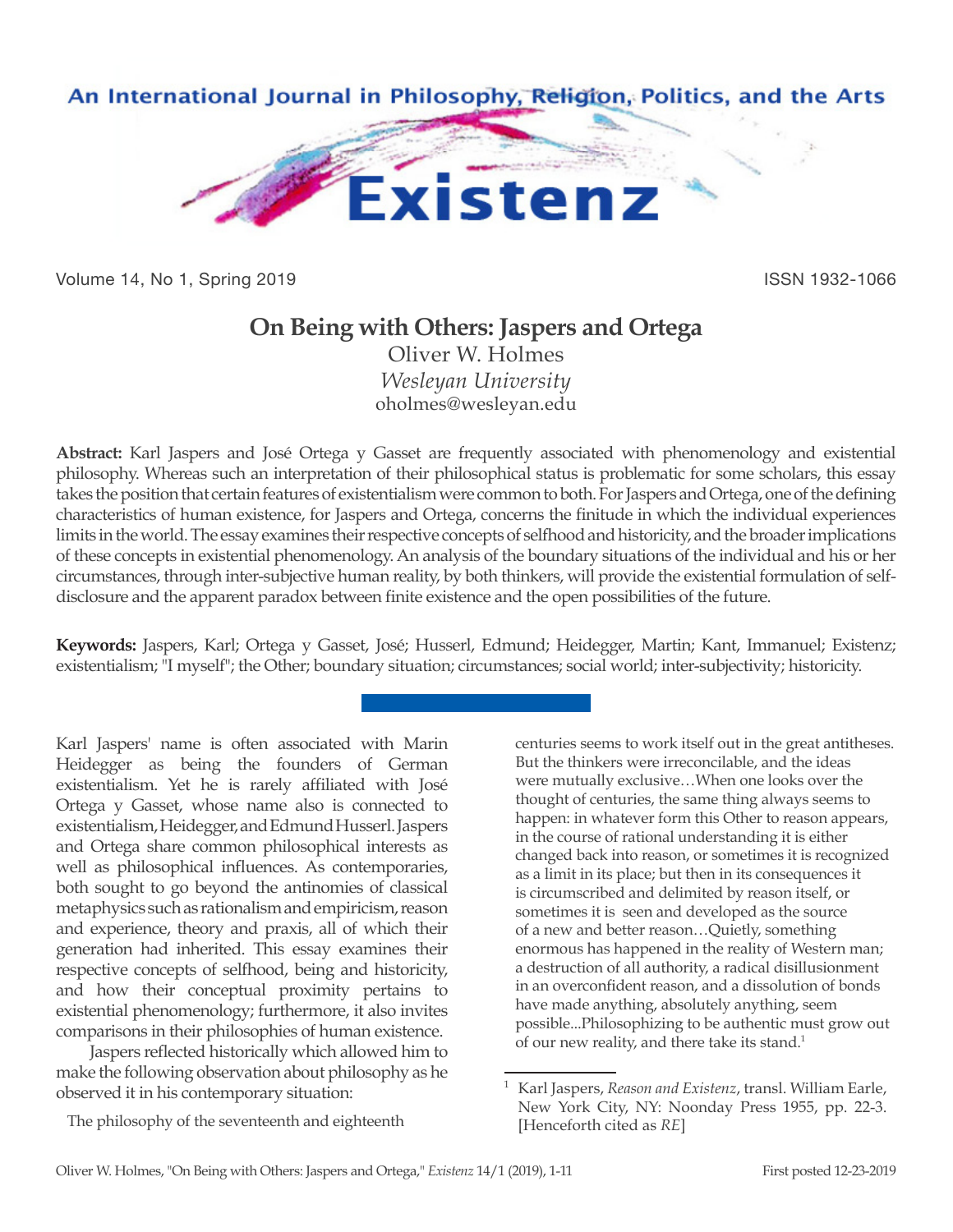The new reality, to which Jaspers refers, pertains to the profound significance of Søren Kierkegaard and Friedrich Nietzsche in the contemporary philosophical situation. Philosophy, Jaspers opined, was never the same again after they had exerted their influence because of the degree to which each had sparked an acute awareness of the human condition: "Common to both of them is a type of thought and humanity which was indissolubly connected with a moment of this epoch, and so understood by them" (*RE* 24). This concern with the human condition, and the historical situations in which individuals find themselves, identifies the efforts Jaspers and Ortega made to overcome the continual bifurcation of reason and experience. Jaspers reflected further upon how the "great stars of the philosophers' heaven," Plato, Plotinus, Augustine, Nicolas of Cusa, Giordano Bruno, Spinoza, Schelling, Goethe, Hegel, Kant, and his contemporary Max Weber were signaled as thinkers who exerted an important influence on his philosophical development. "Even in the history of philosophy," he remarked, "we can witness the tremendous incisiveness of our age."2 Kant, especially crucial in Jaspers' turn of mind, made a pointed comment concerning his century that is often referred to as the Enlightenment. In his 1783 essay Kant implores the individual to extricate humanity from "self-incurred minority" through the appropriate exercise of human reason in order for the age to become enlightened.<sup>3</sup> The concept of rationality, associated with the period of Enlightenment, had been characterized by the confidence of rendering reality intelligible through indubitable categories of reason. Through his injunction—"*Sapere Aude!* Have courage to make use of your *own* understanding!"—Kant's perception of the Enlightenment became inextricably aligned with the idea of self-critique (*WE* 35). Through this project of self-critique, the concept of reason was to become aware of its boundaries. Kant proposes here a critical way of thinking, one that recognizes conceptual boundaries, and this proved appealing to Jaspers in

his search for understanding as to how individuals become aware of their being in the world. In this quest, Jaspers joined Ortega and other contemporaries in recognizing that one becomes a self through being with other selves whose uniqueness is confirmed through being made present by others in intersubjective communication. This is the process of self-analysis through interpersonal interaction. The abiding relevance of the history of philosophy, thus, indicates the degree to which the intellectual and historical contexts inform the kinds of philosophical questions raised by Jaspers concerning being in the world (*Existenz*). The relation of the individual self to other selves, which Jaspers categorizes as "communication," discloses the development of being in the world as one of freedom and responsibility. His philosophy of existence developed the methodological principle of existential elucidation, a method that articulates both the boundaries and possibilities of human existence, resulting in the concepts *Existenz*, boundary situations, and communication, and becoming central categories in Jaspers' existential philosophy.

 In an existential sense, one's being, the "I am," "I myself," is situated in concrete circumstances within which the potential of human existence becomes actualized. When Jaspers reflects on the individual as "I myself," he ascribed it the following conditions under which human self-realization takes shape: The first occurs as the individual experiences the boundary situations of struggle, suffering, guilt, and death. The second condition is fulfilled in the unique and individual experience of reciprocal, existential communication with another human being; an Other. To exist, as human beings, signifies to be in a situation. And since, as Jaspers argues,

existence means to be in situations, I can never get out of one without entering into another. Any understanding of situations means that I proceed toward ways of transforming them; it does not mean I might change my condition itself. There is nothing I can do about my being in situations. The consequences of whatever I do will confront me as a new situation which I have helped to bring about, and which is now given.4

Certain situations, such as those within which one has always existed, for Jaspers, do not change. For, in the

<sup>2</sup> Karl Jaspers, "On My Philosophy," in *Existentialism from Dostoevsky to Sartre*, ed. Walter Kaufmann, transl. Felix Kaufmann, New York, NY: Meridian Book 1956, pp. 131-58, here p. 137. [Henceforth cited as *MP*]

<sup>3</sup> Immanuel Kant, "Answer to the Question: What is Enlightenment?," transl. Stephen Orr, *Berlinische Monatsschrift* 12 (December 1784), 35-42, here p. 35; https://bdfwia.github.io/bdfwia.html. [Henceforth cited as *WE*]

<sup>4</sup> Karl Jaspers, *Philosophy, Vol. 2*, transl. E. B. Ashton, Chicago, IL: University of Chicago Press 1970, p. 178. [Henceforth cited as *P2*]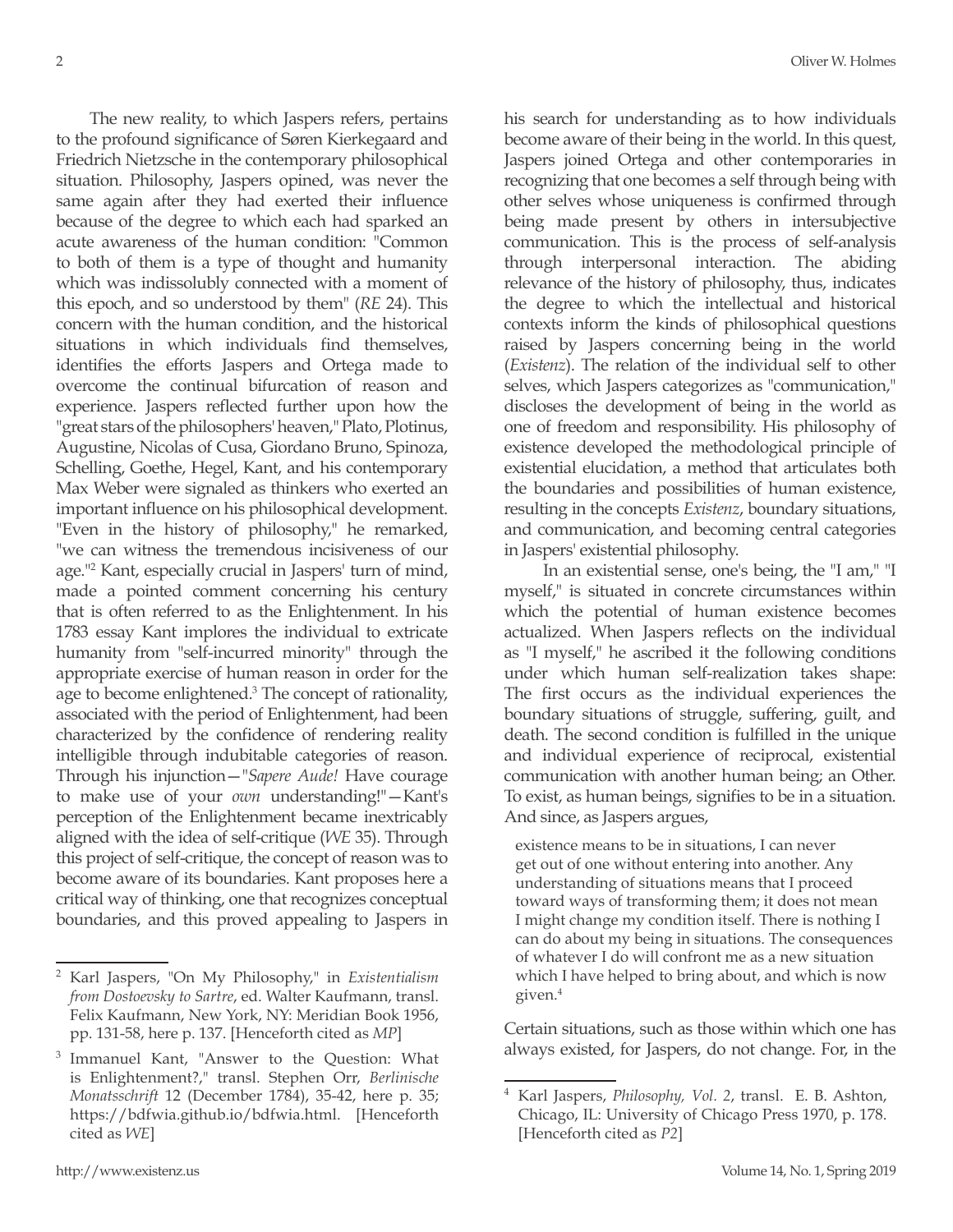process of living, all human beings encounter boundary situations:

I am always in situations; I cannot live without struggling and suffering; I cannot avoid guilt…I must die—these are what I call boundary situations. They never change except in appearance. There *is no way to survey them* in existence, no way to see anything behind them. They are like a wall we run into, a wall on which we founder. We cannot modify them; all that we can do is to make them lucid, but without explaining or deducing them from something else. They go with existence itself. [*P2* 178]

This understanding of boundary situations as referring to existence points to the insights Jaspers derived from perceiving *Existenz* as a worldly Being. The position put forward through this perception underlies the argument that it is insufficient to navigate boundary situations solely with rational and objective knowledge. Jaspers posits:

The meaningful way for us to react to boundary situations is therefore not by planning and calculating to overcome them but by the very different activity *of becoming the Existenz we potentially are*; we become ourselves by entering with open eyes into the boundary situations. We can know them only externally, and their reality can only be felt by Existenz. To experience boundary situations is the same as Existenz. [*P2* 179]

Jaspers exhibits a world of bounded situations in which challenges and frustrations become insurmountable, a world filled with complexities and ambiguities in which traditional categories of science and reason appear to be insufficient. Such a world results in an existential dilemma which throws the individual back to oneself with a choice between faith and despair. The experiences of struggle, suffering, guilt, and death explain the anxiety evident in the human condition. In his intellectual biography he reflects:

We are so exposed, that we constantly find ourselves facing nothingness. Our wounds are so deep that in our weak moments we wonder if we are not, in fact, dying from them. At present moment, the security of coherent philosophy, which existed from Parmenides to Hegel, is lost." [*MP* 138]

A few pages later, Jaspers proffers his explanation regarding how the absence of coherence and meaning in life contributed to the loneliness and despair humans experience. According to Jaspers:

The community of masses of human beings has produced an order of life in regulated channels which connects individuals in a technically functioning organization, but not inwardly from the historicity of their souls. The emptiness caused by dissatisfaction with mere achievement and the helplessness that results when the channels of relation break down have brought forth a loneliness of soul such as never existed before, a loneliness that hides itself, that seeks relief in vain in the erotic and the irrational until it leads eventually to a deep comprehension of the importance of establishing communication between man and man. [*MP* 140]

In *The Myth of Sisyphus*, Albert Camus offers his explanation of how, a "family of minds blocked the royal road of reason in recovering the direct paths of truth."5 Belonging to this family are certainly Jaspers and Heidegger, but also Husserl's and Max Scheler's phenomenology name in each case the direct path of truth. Camus makes the following observation regarding his understanding of Jaspers and the intellectual climate that he finds common to the thinkers of his generation:

In the ravaged world in which the impossibility of knowledge is established, in which everlasting nothingness seems the only reality and irremediable despair seems the only attitude, he tries to recover the Ariadne's thread that leads to divine secrets…the mind, when it reaches its limits, must make a judgment and choose its conclusions…The absurd is born of this confrontation between the human need and the unreasonable silence of the world…This must be clung to because the whole consequence of a life can depend on it. [*MS* 19, 21]

In pointing the way of the absurd individual, and in identifying the threads of nihilism in Europe of the 1930's and 40's, both Camus and Jaspers follow Nietzsche in rejecting suicide and thereby, in affirming life; the "point is to live" (*MS* 48).

Nietzsche's injunction to affirm life calls for a commitment that assesses human existence positively in the face of its constraints and possibilities. Jaspers characterizes the boundary situation of the human condition as the inevitable fact that individuals always exist in a specific situation at a given time in history. I exist at a specific historical moment, in certain social circumstances, and with specific inherited biological

<sup>5</sup> Albert Camus, *The Myth of Sisyphus*, transl. Justin O'Brien, New York, NY: Vintage Books 1959, p. 17. [Henceforth cited as *MS*]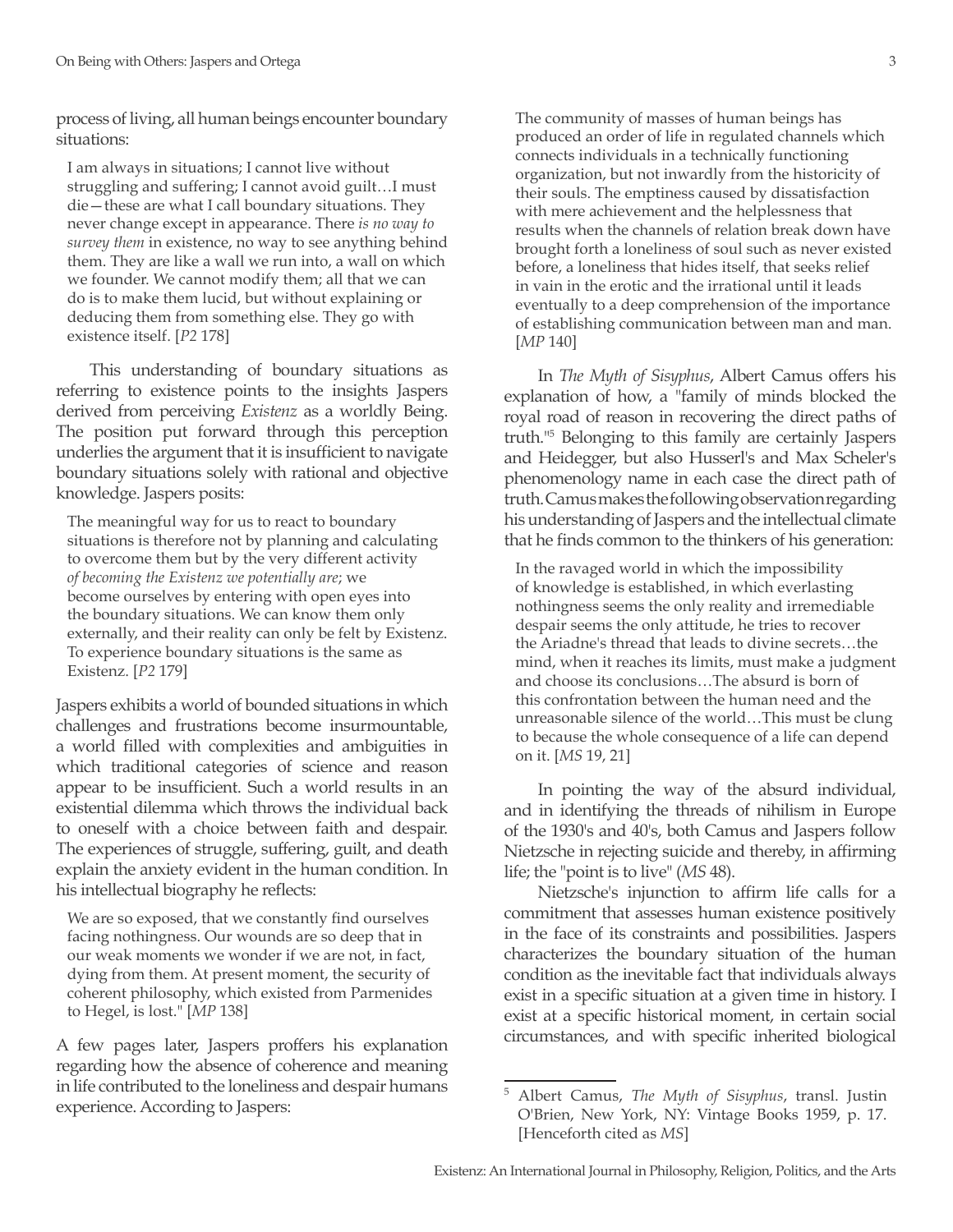## characteristics. He explains:

The boundary situation of being subject to the singular constraint of my data derives its poignancy from the contrasting thought of man at large and of his due in any state of perfection. Yet at the same time, and in every situation, the constraint allows for the possibility of an uncertain future. The unrest in the boundary situation is that what is up to me lies still ahead; my freedom in it is to assume given facts, to make them my own as if they had been my will. While the first boundary situation makes men aware of the historicity in all existential existence, particular boundary situations—death, suffering, struggle, guilt—affect each individual as general ones within his specific historicity of the moment. [*P2* 183-4]

To explicate the individual's existential response to the boundary of human existence, Jaspers employs the Latin dictum, *amor fati*—a concept he associated with both Machiavelli and Nietzsche—in order to emphasize the historic import of human proactivity. For as individuals immerse themselves into life in the form of creating human possibilities and becoming in time, each one assures oneself of oneself and of one's existence:

*amor fati*. I love it as I love myself, for only in my fate can I be existentially sure of myself. Here, objective constraint becomes for Existenz an experience of being. The sense of historicity as a sense of fate means to take concrete existence seriously. [*P2* 192]

This sense of the immediacy of historic consciousness informs one, "I know myself to be identical with the particulars of my existence" (*P2* 192). The existential situation entails, in Jaspers' words,

nothing but the singular and definite realization which no longer needs to be justified to generalities… The existential reply [to general standards] is *amor fati*, the historic consciousness of adopting the particular as definition turned into the depth of Existenz itself. Within my *amor fati*…lie the negation of specific conditions of my existence and finally of my whole fate, the possibility of suicide, as well as the possibilities of strife and defiance. [*P2* 192-3]

The existential response thereby becomes an important component in the process of human self-awareness, which leads to the recognition and understanding of what Jaspers calls a "situation Being" in a social world of other individuals.

The world of social relation, or community in all of it ramifications—"this society, this state, this family,

this university, this profession of mine"—comprises Jaspers concept of "communication in the idea, and in its realization by Existenz" moves an individual closer to one's fellow human beings; "I myself" and one other self (*P2* 49-50). Jaspers continues, "when I come to myself there are two things that lie in this communication: my being I, and my being with another" (*P2* 56). Jaspers eventually makes a marked distinction between "communication in existence" and "existential communication." For him, the distinction underscores the important process by which selfhood of the person becomes explicit in connecting an individual's unique selfhood with the selfhood of others. As he phrases it:

In communication that affects me, the other is this one only. Uniqueness is the phenomenon of the substantiality of this being. Existential communication is not to be modeled and is not to be copied; each time it is flatly singular. It occurs between two selves which are nothing else, are not representative, and are therefore not interchangeable. In this communication, which is absolutely historic and unrecognizable from the outside, lies the assurance of selfhood. It is the one way by which a self is for self, in mutual creation. The tie to it is a historic decision on the part of a self: to avoid its self-being as an isolated I and to enter in communicative self-being. It is only in freedom, as a possibility, that I can understand what it means to say, "I cannot be my free self unless the other is and wants to be himself—and I am with him." [*P2* 54]

The elucidation of *Existenz* and existential communication of the self with others allows for the moment that "I realize the particularity of my communication, and thus its limitations, I feel a shortcoming" (*P2* 51). The self realizes that as "a single isolated consciousness I would not have communicated anything, would ask no questions and give no answers…without the self-consciousness of others" (*P2*  51). Jaspers writes that the experience of shortcomings in existential communication "is my point of departure for the philosophical reflection in which I try to understand that to be myself I need the other for whom no one else can substitute" (*P2* 251).To avert the sense of dread and nothingness an isolated consciousness may experience, Jaspers promotes the principle that individuals become authentic when they devote themselves to the other; the other taken to mean either the community of other individuals or the limiting horizons of situation Being. As he explains:

The thesis of my philosophizing is the individual cannot become human by himself. Self-being is only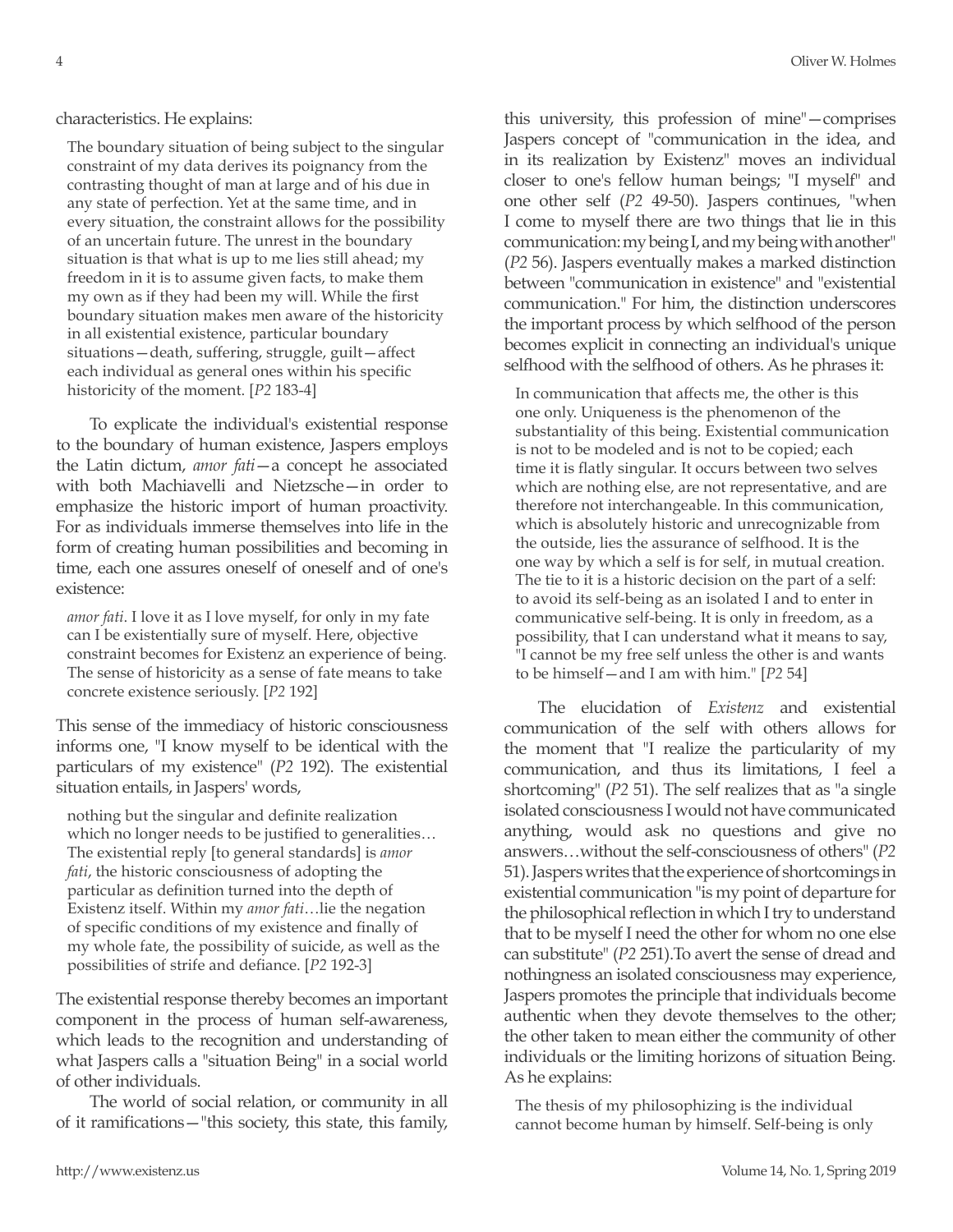real in communication with another self-being. Alone, I sink into gloomy isolation—only in community with others can I be revealed in the act of mutual discovery. My own freedom can only exist if the other is also free. Isolated or self-isolating Being remains mere potentiality or disappears into nothingness. [*MP* 147]

Jaspers' philosophical reflection resonates in a similar point of departure made by Ortega. The latter connects the concept of human being closely to his concept of existence through the frequently cited formula, "I am I and my circumstances." In referencing it Ortega proclaims:

This expression which appears in my first book and which condenses in final volume my philosophic thought, does not only mean the doctrine that my work expounds and proposes, but means that my work is an executive case of the same doctrine. My work is, by its essence and its presence, circumstantial. This is precisely what the cited phrase declares.<sup>6</sup>

He proceeds by stating that the new philosophy of human existence, which emphasizes "living in the here and now," was a concept that opposed the traditional idealism and utopianism that had been discovered in Germany in the1930s (*OC6* 348). In moving beyond the epistemological concerns of Neo-Kantianism he studied under Hermann Cohen at the University Marburg, Ortega adopted Husserl's methodological approach of philosophy as a rigorous science, to envision the "new concept of being," by combining it with the philosophical approaches found in Wilhelm Dilthey, Heidegger, and in the later writings of Husserl. In *What is Philosophy?* he aligns his philosophical position with that of Heidegger and the new philosophy of being, existence, and human life:

These common words, finding oneself, world, occupying oneself, are new technical words in this new philosophy…I will limit myself to observe that this definition, 'to live is to find oneself in a world,' like all the principal ideas in these lectures, is already in my published work. It is important to me to observe this, especially, with regard to the idea of existence, for which I claim chronological priority. [*OC6* 40] For that very reason I am pleased to acknowledge that the person who has gone deepest into the analysis of life is the new German philosopher, Martin Heidegger…To

live is to find oneself in the world. Heidegger, in a very recent work of genius, has made us take notice of all the enormous significance of these words. [*OC7* 415-6]

This new perception of historicity gave rise to what Karl Löwith describes as the "existential-ontological of Heidegger, and the existential-philosophical of Jaspers."7

In 1925 Ortega presented a series of lectures, to his students at the University of Madrid, on Husserl's phenomenological approach, in which he projected his own program to study the "restatement of the problem of Being" for a series of publications. In this quest for "synthetic thinking," Ortega proceeded to explain how he "abandoned phenomenology at the very moment of accepting it. Instead of withdrawing from consciousness, as has been done since Descartes, we become firm in the radical reality which is for everyone his life" (*OC8* 273). He avoided phenomenology where the emphasis appears to be on the abstract in the tradition of idealism. His critical response to Husserl's *Formal and Transcendental Logic* of 1929 identified this tendency in phenomenology.8 Several European thinkers who were influenced in one way or another by concepts of the phenomenology movement, including Ortega, and who were not necessarily members of the movement, became dissatisfied with the alleged solipsistic standpoint of Husserl's transcendental phenomenology. Well-aware of his critics, Husserl introduced ideas which transformed his earlier position on transcendental phenomenology and shifted it from a world of isolated ideas into a world community of intersubjective individuals. The observations and insights that he delivered in two lectures at the Sorbonne in 1929 were further developed in two of his later works.9 In these later writings, Descartes' concept of ego lost its abstract, absolute status and became correlative

<sup>6</sup> José Ortega y Gasset, *Obras Completas, 11 Volumes*, Madrid, ES: Revista de Occidente 1963-1969, here Volume 6, pp. 347-8. Translations made by the author. [Henceforth cited as *OC* with volume number]

<sup>7</sup> Karl Löwith, *From Hegel to Nietzsche*, transl. David Green, Garden City, NY: Doubleday 1967, p. 359.

<sup>8</sup> Edmund Husserl, *Formal and Transcendental Logic*, transl. William R. Boyce Gibson, New York: Collier Books, 1962, pp. 1-8, 157.

<sup>9</sup> Edmund Husserl, *Cartesian Meditations*, transl. Dorion Cairns, The Hague, NL: Martinus Nijhoff, 1960. [Henceforth cited as *CM*]; Edmund Husserl, *The Crisis of European Sciences and Transcendental Phenomenology: An Introduction to Phenomenological Philosophy*, transl. David Carr, Evanston, IL: Northwestern University Press 1970, pp. 154-5, 188, 157-63. [Henceforth cited as *CES*]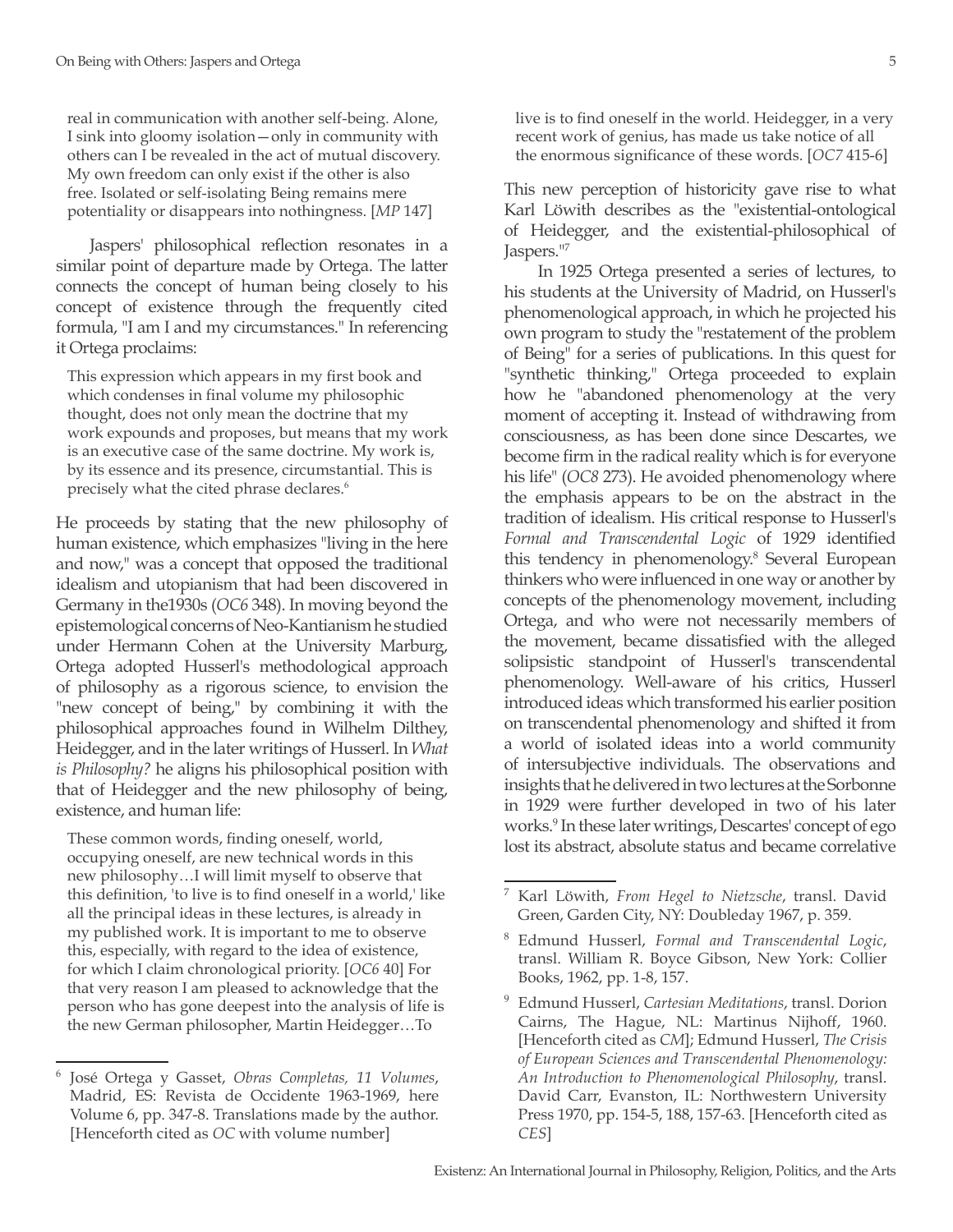to the world of human experience, and Husserl proclaims that scientific knowledge can be understood only to the extent that one first understands the notion of *Lebenswelt* (life-world). CES became immediately famous for its thematic treatment of this concept. The study of the lived-world, the experience of it, and egoand-life-relatedness became the primary consideration of phenomenology. In regard to the *Lebenswelt*, the innovative contribution of CES lies in Husserl's efforts to provide a thematic account of history and the historicity of it. He perceived the historical world to be pre-given as a socio-historical world. As he expresses it,

to live is always to live-in-certainty-of-the-world [*CES* 142]…wakefully in the world…we are conscious of fellow men on our horizon [*CES* 358]…Like me, every human being…has his fellow men and always, counting himself, civilization in general, in which he knows himself to be living. [*CES* 372]

Ortega found Husserl's idea of life-world appealing in that it resembled his own perception of human life. Husserl's discussion of the problem of other people, of inter-subjectivity, and of the world as a world essentially being inhabited by Others, was arguably the aspect of his philosophy which had the profoundest effect on the development of existential phenomenology and upon the thought of Ortega.

From the perspective of this intersubjective shift in phenomenology, Ortega reverted to "I am I and my circumstances," as an analytical ontological expression of his general philosophic viewpoint in his later works. For Ortega, the individual ego's consciousness of self occurs through the awareness of both its physiological features and behavioral gestures and those of Others in reciprocal human interaction, a consciousness of self that results from self-analysis of the inner essence of the being of I and its awareness of other selves as similar beings in the circumstances of the world of lived experience. In effect, he attempted to characterize the nature of an individual's experience of one's world and oneself. There is an attempt by him to distinguish between the fact that one's relationship to an organism is different from one's relation to a person *qua* being, and that one's actions toward a non-human organism differ from the way in which one acts toward a person. "Living," he suggests, "is to reach outside of oneself, devoted ontologically, to what is other, be it called world of circumstances" (*OC5* 545).

Once human life has been established as Ortega's point of departure, "we are *ipso facto* given two terms or factors that are equally primary and, moreover, inseparable. Man, who lives, and the circumstances or world in which man lives" (*OC7* 115-6). As a living being, an individual relates to other living beings.

For Ortega, "all realities must in some way make themselves present, or at least announce themselves within the shaken boundaries of our human life" (*OC7* 101). Hence, the basic reality of human life constitutes the life of the individual along with the lives of other individuals as well as situations that encompass the confrontation of this individual with the realities of physical objects. Through this viewpoint, the individual being-who-lives-in-the-world does not perceive the world from the isolation of the ego, for the very essence of one's being consists of living in an actively disclosing manner. For Ortega, being-in-the-world has a dual characteristic: it relates to one's own circumstances and also functions as being-for-and-with-others. As he explains,

Our world, the world of each one of us, is not *totum revolutum*, but is organized I "pragmatic fields." Each thing belongs to one or some of these fields, in which it articulates its *being-for* with that of others, and so on successively [*OC7* 152]…[all of us] live in the one and the same world…This is the attitude that we may call, the natural, normal, and everyday attitude in which we live; and, because of it, because of living with others in a presumed world—hence our world—our living is co-living, living together. [*OC7* 130]

Any meaningful interaction with the other "consists in my relation with becoming active, in my acting on him and his on me. In practice, the former usually follows upon the latter" (*OC7* 148). In this manner, then, the discovery of the physical presence of the other, as an object-in-reality, becomes a reverse revelation of I and its being. The being which is subsequently revealed to I is revealed as being-for-and-with-others. This component of being-for-itself and-others becomes an integral part of being-in-the-world and being-for-itself and, thereby Ortega introduced the existential phenomenological perspective through which he developed his idea of individuals interacting in human society. He explains this in a more detailed passage that reads:

This means that the appearance of the Other is a fact that always remains as it were the back of our life, because on becoming aware for the first time that we are living, we already find ourselves, not only with others and among others, but accustomed to others. Which leads us to formulate this first social theorem: Man is a *nativitate* open to the other, to the alien being;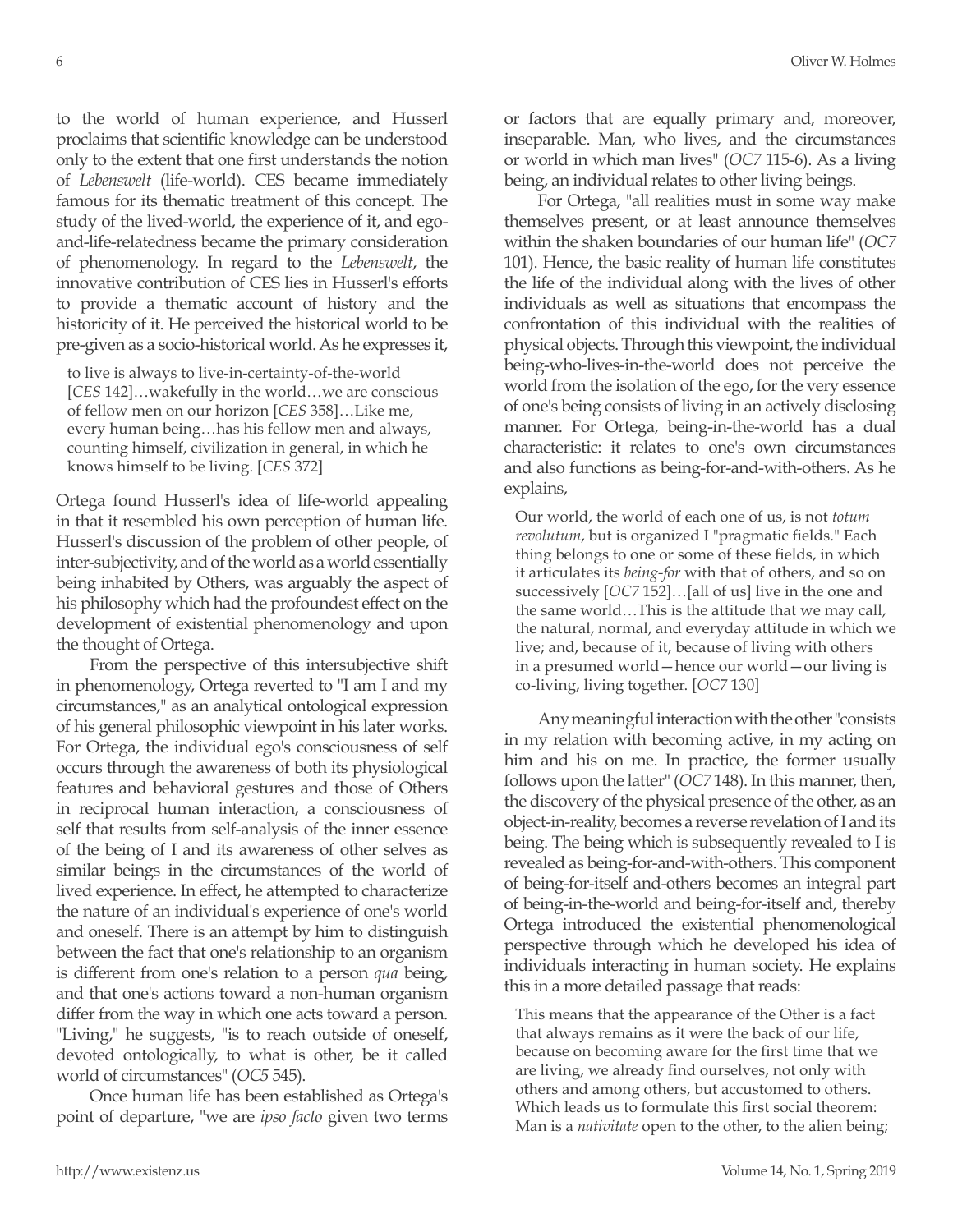or, in other words, *before each one us became aware of himself*, he had already had the basic experience that there are others who are not "I," the Others; that is to say, again, Man, on being a *nativitate* open to the other, to the *alter* who is not himself is a *nativitate*, like it or not…Being open to other, to others, is permanent and constitutive state of Man, not a definite action in respect to them…This state is not yet properly a "social relation," because it is not yet defined in any concrete act. It is simple co-existence, matrix for all possible "social relations." It is simple presence within the horizon of my life—a presence which is, above all, more compresence of the other, singular and plural. [*OC7* 149-50]

The framing of the social world as a horizon connotes for Ortega, as it did for Husserl, the context in which the experience of human interaction (among I and We and Other) occurs. The collective of I's constitutes the fundamental structure and content of the social world. Ortega recalls, "Husserl says very well the meaning of the term man implies a reciprocal existence of one for the other, hence *a community of men, a society*" (*OC7* 148). He could have included Jaspers in this discussion. In describing social reality, Ortega distinguishes between things (such as stones, plants, and animals) and humans through his assertion that whereas things exist, humans live. By dint of the unique qualities of human existence, the individual possesses an essence that is specifically one's own. All individual human acts, for Ortega, are directed toward some object and, as such, the actions of individuals are manifested in accord with the nature of the objects toward which they are directed and in concert with their physical properties and special contexts. If the object is a stone, the individual's actions would be unilateral; however, if the object is an animal, an individual's actions would respond to an anticipated reaction by the animal to which they are being directed:

We know that a stone is not aware of our action on it… But as soon as we begin dealing with an animal, the relation changes…There is, then, no doubt that, in my relation with the animal, the act of my behavior toward it is not, as it was in the case of the stone, unilateral; rather, my act, before being performed, when I am planning it, already calculates with the probable act of reaction on the animal's part, in such a manner that my act, even in the state of pure project, moves toward the animal but returns to me in an inverted sense, anticipating the animal's reply. [*OC7* 133-4]

In observing action, responses, and reciprocal

responses one can find this sort of transcendental reflection to be fundamental in Ortega's description of the social world. With an animal as an object toward which actions are being directed, one finds more of a reciprocal response than, for example, with stones or other inanimate objects. An individual and an animal exist-for-each-other yet, according to Ortega, to a different degree than as man and man; the latter relate to one another as being-with-and-for-theother. The question remains: what kind of behavior can be constituted as being social and what are the contingencies implicit in this behavior? The contingency, for Ortega, relates to the fact that social behavior entails interaction between individuals, in contrast to acts between individuals and animals—human life remains the ultimate reality—and this human interaction must be reciprocal. For, reciprocity of action arises and occurs amongst humans. Ortega's inquiry to this effect reads:

Does not the word "social," immediately point to a reality consisting in the fact that man conducts himself in confrontation with other beings which, in their turn, conduct themselves with respect to him—therefore, to actions in which, in one way or another, the reciprocity intervenes—in short, to say the same thing in another way, that the two actors mutually respond to each other, that is, they correspond? [*OC7* 135-7]

Upon experiencing the others as other individuals, Ortega argues that the I understands and relates to them as modalities that are analogous to the I and are as fundamental modalities of human life inextricably connected to their circumstances as well. This interaction manifests itself in such a manner that the I apprehends the world-about-others and the world-about-I as being one and the same world—from an objective, empirical standpoint—that differs in each individual case only insofar as it affects their respective consciousness differently. For all humans perceive reality through sense perception, albeit individual perceptions of this very reality are registered in individually differing ways. Accordingly, as Ortega indicates, I am the only one who is an I. All other I's are similar to objects (in the sense that they are perceived solely as physical organisms) and, once viewed, as being "an other person" (that is, a being perceived as possessing both a body and an inwardness, yet with a different I), are referred to as Others. My own place in this world—in time and in space—is related to I and my body. When the ego (which is I) encounters an alien ego, therefore, it is essential for it (the ego) to transcend itself and thereby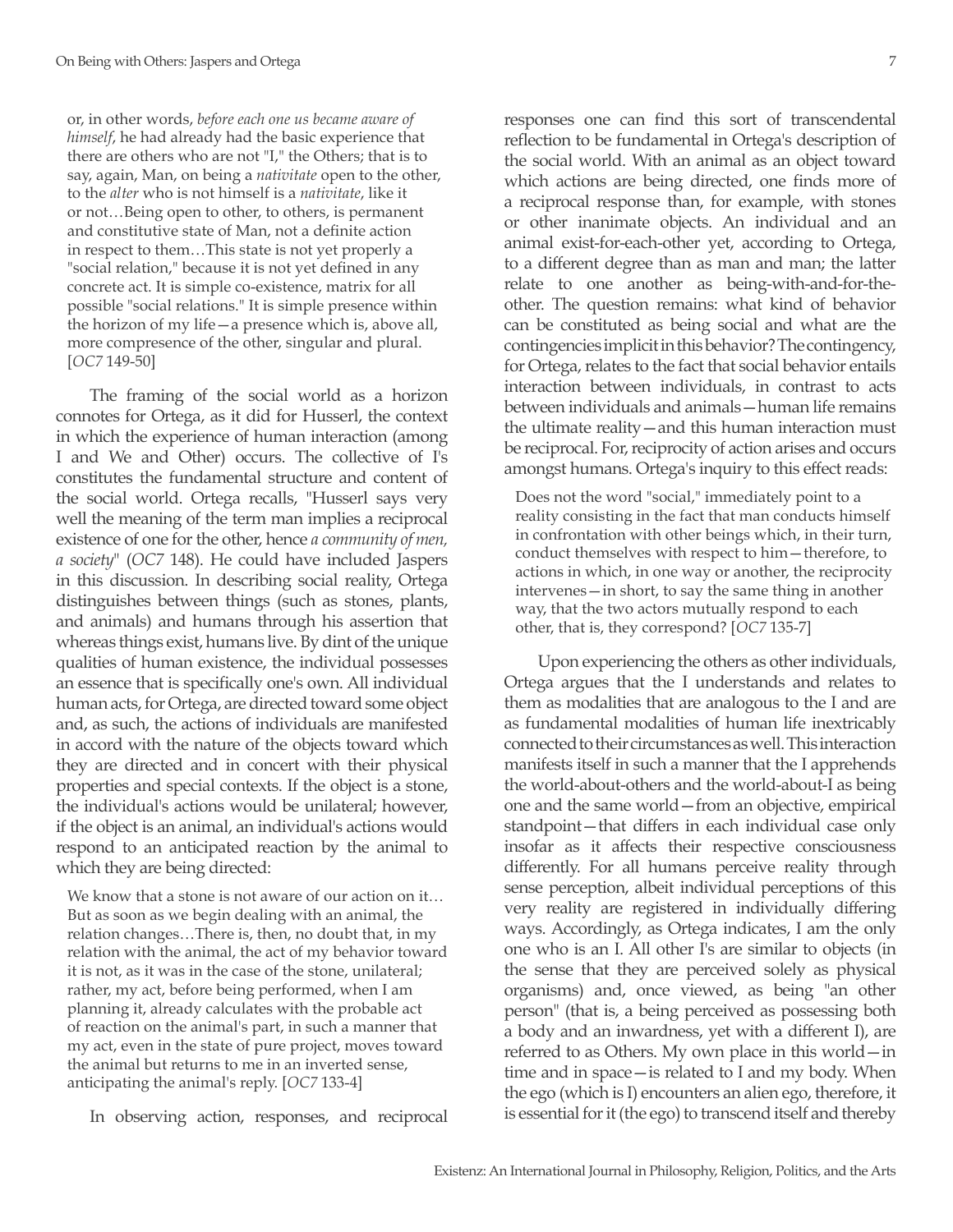make possible meaningful attempts to understand and to perceive the existence of other egos, or I's. The Other, as I, Ortega contends, embodies an ego that possesses a similar quality of consciousness, inwardness and solitude; an ego that will be regarded as possessing both the primary and secondary modal qualities and whose fundamental essence and structure also will be experienced as existing within the I. Thus, for Ortega, any attempt to enter this sphere of the Other's inwardness, would require concerted efforts to attain the transcendental attitude. He explains,

In this sense of radical reality, "human life" means strictly and exclusively the life of each individual, that is, always and only my life…if, by chance—I added appears in this my world something that must also be called "human life" in another sense, neither radical nor primary, nor patent, but secondary, derivative, and more or less latent and hypothetical…What is decisive in this step and in this appearance is that when my life and everything in it, on being patent to me, on being mine, have immanent character—hence the truism that my life is immanent to itself, that it is all within itself the indirect presentation, or compresence, of the alien human life startles and confronts me with something transcendent to my own life. [*OC7* 141]

Through the mediacy of the human world, the I and the Other communicate as collective human lives. In this context, the relation between the consciousness of I and Other consists in a relation of transcendental exteriority. Ortega explains,

What is certainly patent in my life is the notification, signal, that there are other human lives; but since human life in its radicality is only mine, and these will be lives, of others like myself, each the life of each, it follows that, because they are others, all their lives will be situated outside of or beyond or trans-mine. Hence they are transcendent. [*OC7* 142]

Expressed in this manner, the individual, as a beingwho-lives-in-the-world and as a being-for-andwith-others, is an empirically finite being who has to transcend the finitude of one's "radical reality." From the perspective that becomes often associated with existential philosophy, Ortega averred that, in order to transcend the determinacy of one's being and to attain individual consciousness, an individual must make free choices and decisions. From an ontological viewpoint, and similarly to Husserl and Jaspers, Ortega makes a case for the necessity of entering the transcendental attitude so that an individual may bring oneself closer to an understanding and consciousness of the experience of the Other. At this juncture, the phenomenological and existential philosophies become linked in that the individual remains an empirical, finite, concrete, and unique being within particular circumstances, who has been placed decisively within the spatial-temporal context of one's world here-and-now and, through this perspective, transcends one's "radical reality" in every detail (*OC5* 545-7). Even though he called into question the abstract analogical transposition of Husserl's transcendent reduction, Ortega's phenomenological explication of the importance with respect to transcending individual experience—as the fundamental basis upon which to understand the very experience of reality—still remains very much within the tradition of Husserl and several of his students and followers throughout disparate phases of the phenomenological method such as Heidegger, Jean-Paul Sartre, and Maurice Merleau-Ponty. Husserl's transcendental reduction sought to avoid judgment concerning the ontological status of the object under discussion. The phenomenological tradition developed after Husserl, notably Heidegger, criticized Husserl's stance on this issue and pursued the formulation of ontological positions. Ortega joined in this discussion when he presented the ontological ramifications of reality. Upon engaging this issue, Ortega conceived the human body as being connected to the totality of what he called human life or radical reality and, as such, to be the foundation of its vital structure. More specifically: the body is a body of an individual in so far as it exists in the indissoluble unity of radical reality. However, he poses the question, "what do we mean when we say that an Other is before us, that is, an other like myself, another Man?" His answer, "I, ego, means for us no more than 'human life,' and human life…is properly, originally, and radically only the life of each of us, hence, my life" (*OC7* 158-9).

To certain minds it would appear to be an obvious fact that individuals are able to understand others, in their being and essence, both as being like themselves and as being other than themselves. From a phenomenological standpoint, however, this fact becomes a problem which is neither obvious nor easy to explain. Husserl's solution of it differed from the one elaborated by Ortega. Husserl solved it by employing his concept of *Einfühlung* (empathy, or literally, "feeling oneself in another"). Husserl's concept of *Einfühlung* in the context of *Lebenswelt* resembles David Hume's idea of sympathy, and its philosophical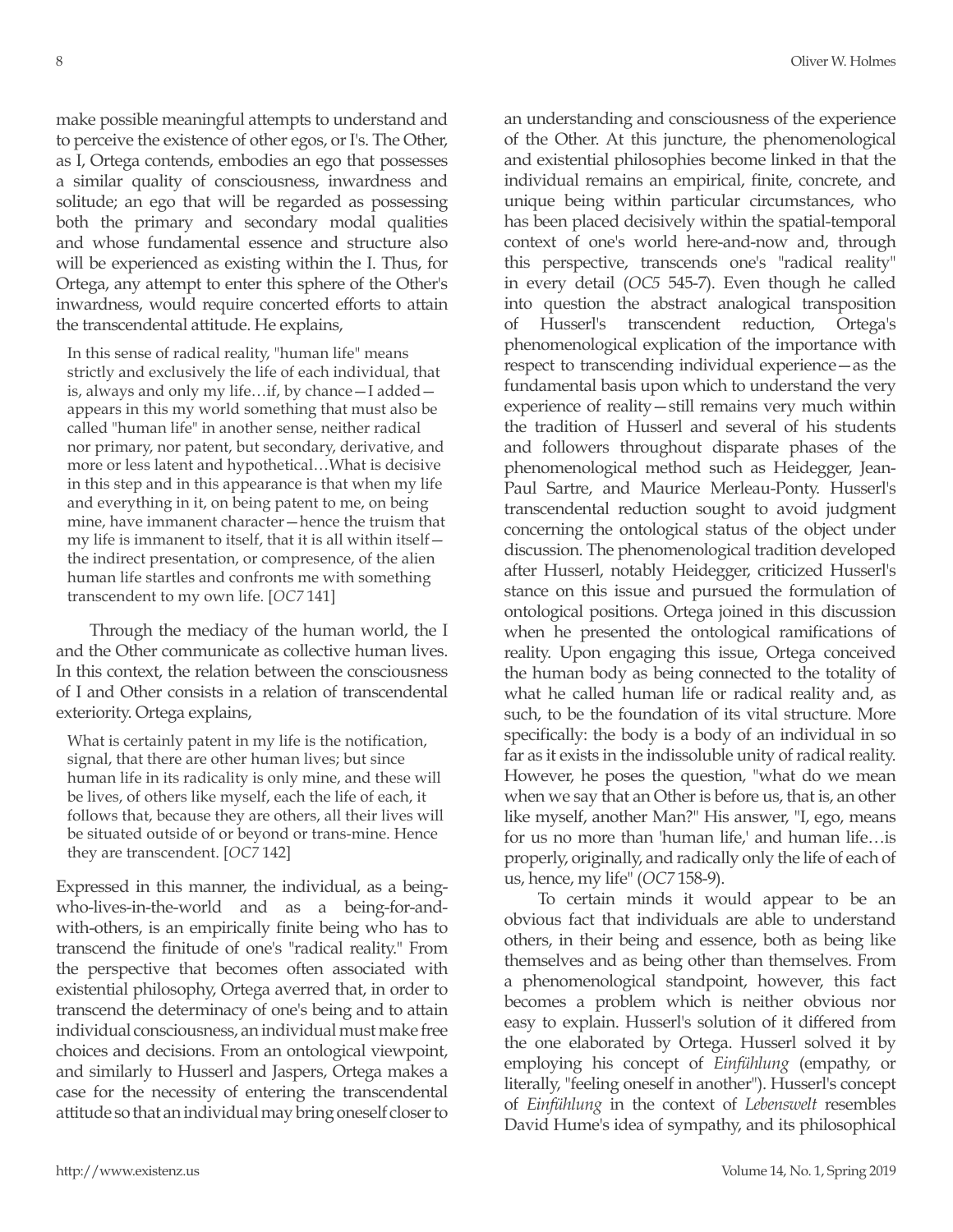function (as a propensity to sympathize with others, and as a transcendent theory of experiencing someone else) intended to establish as thoroughly as possible, a way of presenting the Other. Ortega renounced the supposition inherent in this solution to the problem and argued that the concept, *Einfühlung*, assumes the Other is analogous to I; the concept assumes that it is a double of I and still fails to serve the function of explaining the most difficult question—namely, how is it possible that this double of myself continues to appear to me as constituting the other? The main thrust of Ortega's argument is directed against Husserl's formulation, in *CM*, of the alter ego as an analogue of the ego. The solution of an analogical transposition or projection, therefore proved inadequate for Ortega, and the notion of the appearance of the Other became the problem to which he extended his existential phenomenological position of being-for-itself and being-for-and-with others. In order to clarify somewhat the problem, Ortega replaced Husserl's concept of "in [my] every intentionality," in order to clarify somewhat the problem, with his own idea of "my life as radical reality." As the individual is never a world-less I—for as radical reality one's life is being-in-the-world—one is also never an isolated (Other-less) I. Ortega perceived this manifestation of radical reality as constituting the fundamental feature of being-for-and-with-others and consequently it cannot be explained as an isolated I that somehow discovers a way of encountering another equally isolated I. An individual does not have to find his or her way to another individual for, with the disclosure of one's own being-for-and-with-others, the being of the other I's becomes disclosed to one as possessing this identical feature:

Observe then: being the other does not represent an accident or adventure that may or may not befall Man, but is an original attribute. I, in my solitude, could not call myself by a generic name like "man." The reality represented by this name appears to me only when there is another being who responds or reciprocates to me. Husserl says very well: "The meaning of the term 'man' implies a reciprocal existence of one of for the other, hence, *a community of men, a society*." And conversely: "It is equally clear that men cannot be apprehended unless there are (really or potentially) other men around them." Hence—I add—to speak of man outside and apart from a society is to say something that is self-contradictory and meaningless… Man does not *appear* in solitude—although his ultimate truth is solitude; man appears in sociality as the Other, frequenting the One, as the reciprocator. [*OC7* 148]

The I and the other, thereby, are constituted through their appearance before each other, in the common world of society, and as each engages in reciprocal interaction. In this respect, Ortega was in basic agreement with Husserl as the former attempted to reconcile the realms of I and other, solitude and society, by establishing the fact that a referral to the other (on the part of the I) is an indisputable condition for the constitution of being-inthe-world.

In the social world of being-for-and-withothers, thus, an individual directs oneself away from the possibilities that may be viewed as being exclusively one's own and attempts to broaden the understanding of each self by relating to the common world possibilities of others. The social world in which the individual lives—as one who remains linked with other individuals through manifold relationsbecomes a realm that the individual apprehends and interprets to be meaningful for one's own possibilities, circumstances, and here-and-now. In adopting this standpoint, Ortega contended that, individuals who are rooted in radical realities, must "make an attempt at interpenetration, at de-solitudinizing" (*OC7* 140). This being the case, as the spatial-temporal dimensions of an individual's radical reality become part and parcel of one's personal here-and-now, the reality of the social world (as the context and mediacy through which groups of individual interact) is also enmeshed in this person's here-and-now. Through the fact of personal finitude, the individual's temporality reveals itself as the consciousness of the intersubjective structure of one's own life. The reality of the social world, conversely, reveals itself to the individual as an intersubjective structured world that is being shared in the interactions of I with others. The spatial-temporal manifestations of this intersubjectivity connect the I to the others and, at the same time, sharply differentiate the world of I from the social world of others. Ortega explains it thus:

The first thing, I fall foul of in my proper and radical world is Other Men, the Other singular and plural, among whom I am born and begin to live. From the beginning, then, I find myself in a human world or society. [*OC7* 177]

In the context of social reality, the individual measures one's I by what it is that constitutes the Others and by what they have achieved and failed to achieve respectively in the social world. The experience of the social world by an I thereby justifies and corroborates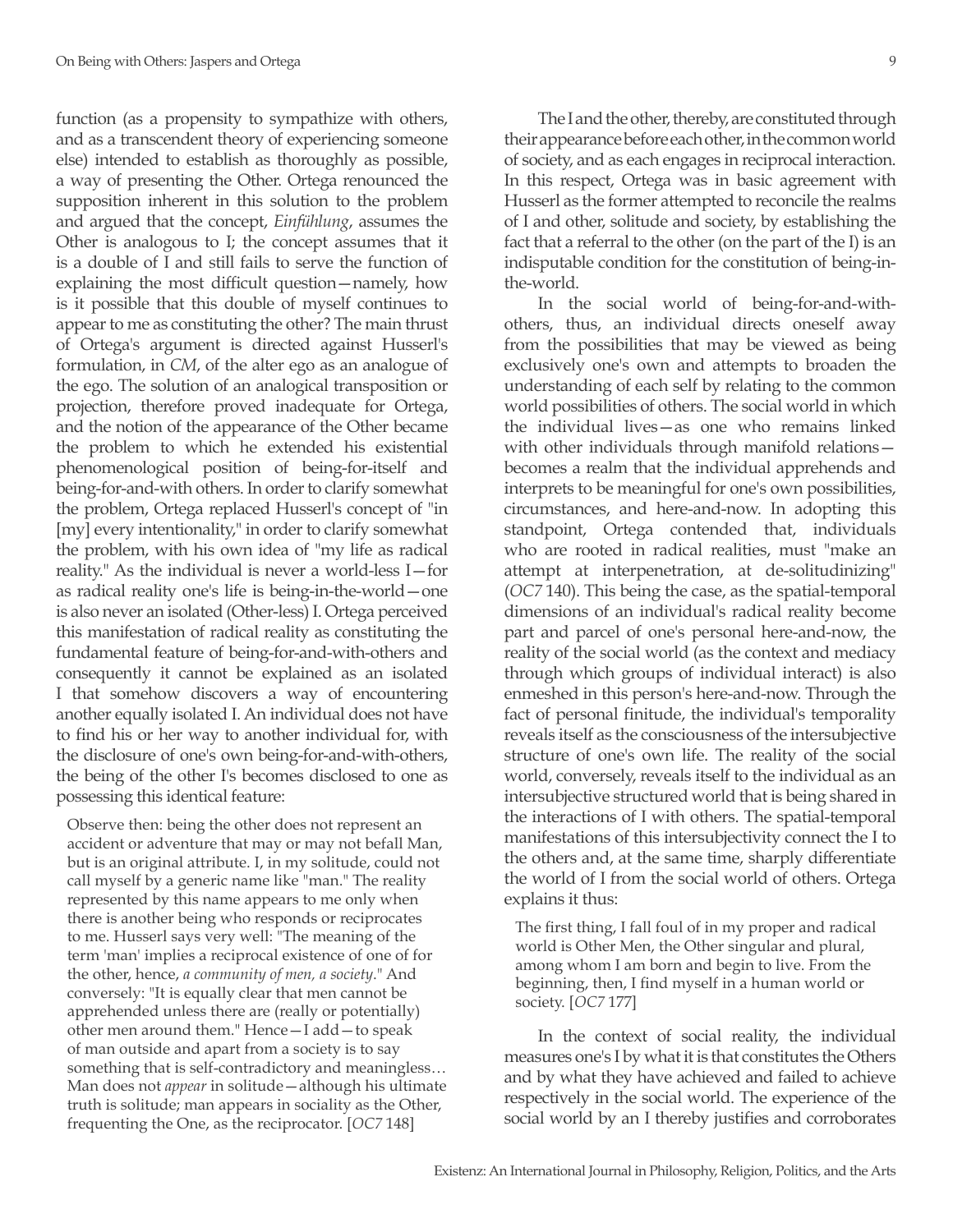itself (as a being-in-the-world) through the experiences of the others with whom the I interacts. The possibilities of individuals and their subsequent understanding of themselves can be broadened after their encounter with Others in the social world they share. Ortega, however, also perceives the social world, in several aspects, as constricting in lieu of expanding the individual's possibilities. As an empirically finite being whose radical reality continually confronts the possibility of death, the individual, for Ortega, can make efforts to transcend the determinacy of one's being by making, existentially, free choices and decisions. Conversely, the individual, as a social, empirically finite being who, interrelated with other individuals, finds it difficult to transcend and to recoil from the process of the reciprocity of human interaction in the context of social reality and, hence, becomes conditioned (by society) to act with a view toward what others have done and currently are doing. Once given this social world that may be interpreted to signify the possible realm of action for all of us (with the realization that all men find themselves among men), in Ortega's view, the individual must discriminate between what constitutes the possibilities of Others—humans in general in the social world—and what constitutes the possibilities inherent in the uniqueness of one's own finite being. As he states:

What is yours does not exist for me—your ideas and convictions do not exist for me. I see them as alien and something as opposed to me…All You's are such because they are different from me—and when I say I, I am only a minute portion of the world, the tiny part of it that I now begin accurately to call I. [*OC7* 178, 189-90]

At this point one notes that the individual must live neither as an isolated I nor as a conformist in the common social world of the others. Rather, the individual shall live the existence of a unique I. That is to say, the unique individual is someone who lives in an actively and disclosing manner and who has the ability both to come out of and to withdraw into the possibilities which are permitted within the realm of the You's and We's that he confronts in the reality of the social world. Ortega elaborates this point by asserting that,

It is in the world of the you's, and by virtue of them, that the thing I am, my I, gradually takes shape for me. I discover myself, then, as one of countless you's, but as different from them all, with gifts and defects

of my own, with a unique character and conduct, that together draw my authentic and correct profile for me—hence as another and particular you, as *alter tu*. [*OC7* 196]

At this point of the analysis, it becomes apparent that the term "social world" (society) for Ortega, connotes merely the category which he employed to describe the phenomenological interaction between individual I's both as unique individuals and as social individuals. In other words, the social world entails the realm in which the interactive process of the I and its circumstance become extended to the inclusion of other I's. Departing from this perspective, Ortega became concerned with the fundamental patterns of human interaction that underlie the large context of social reality. The reduction of the whole of what constitutes social reality into component elements discloses the phenomenological grounding of Ortega's analysis of human intersubjective communication. Hence, the social relation of individuals identifies the distinctive unity which is defined by the reciprocal interaction of its unique individual components. As he explains it:

the basic structure that is social relation, in which man moves appearing and defining himself in front of the other man, and from being the pure other, the unknown man, the not-yet-identified individual, becomes the unique individual—the You and I. But now we have become aware of something that is a constituent factor in all that we have called "social relation"…namely, that all these actions of ours and all these reactions of others in which the so-called "social relation" consists, originates in an individual as such, I [myself] for example, and are directed to another individual as such. Therefore, "the social relation" as it has thus far appeared to us, is always a reality formally inter-individual. [*OC7* 202-3]

The existential phenomenological grounding of humans, as unique and autonomous individuals, in social relations with Others, points to affinities with Jaspers' concept of existential communication. "I am I and my circumstances," for Ortega, and "I myself," "I am," for Jaspers constitute interpersonal relationships, in the context of social life, which are situated in historical time and place. The historical consciousness in 1930 prompted both thinkers to write trenchant contemporary criticisms of modern society. Criticisms that convey a lament not so much concerning a world that was lost, but rather of a world they had inherited. Through their respective works, *Man and the Modern*